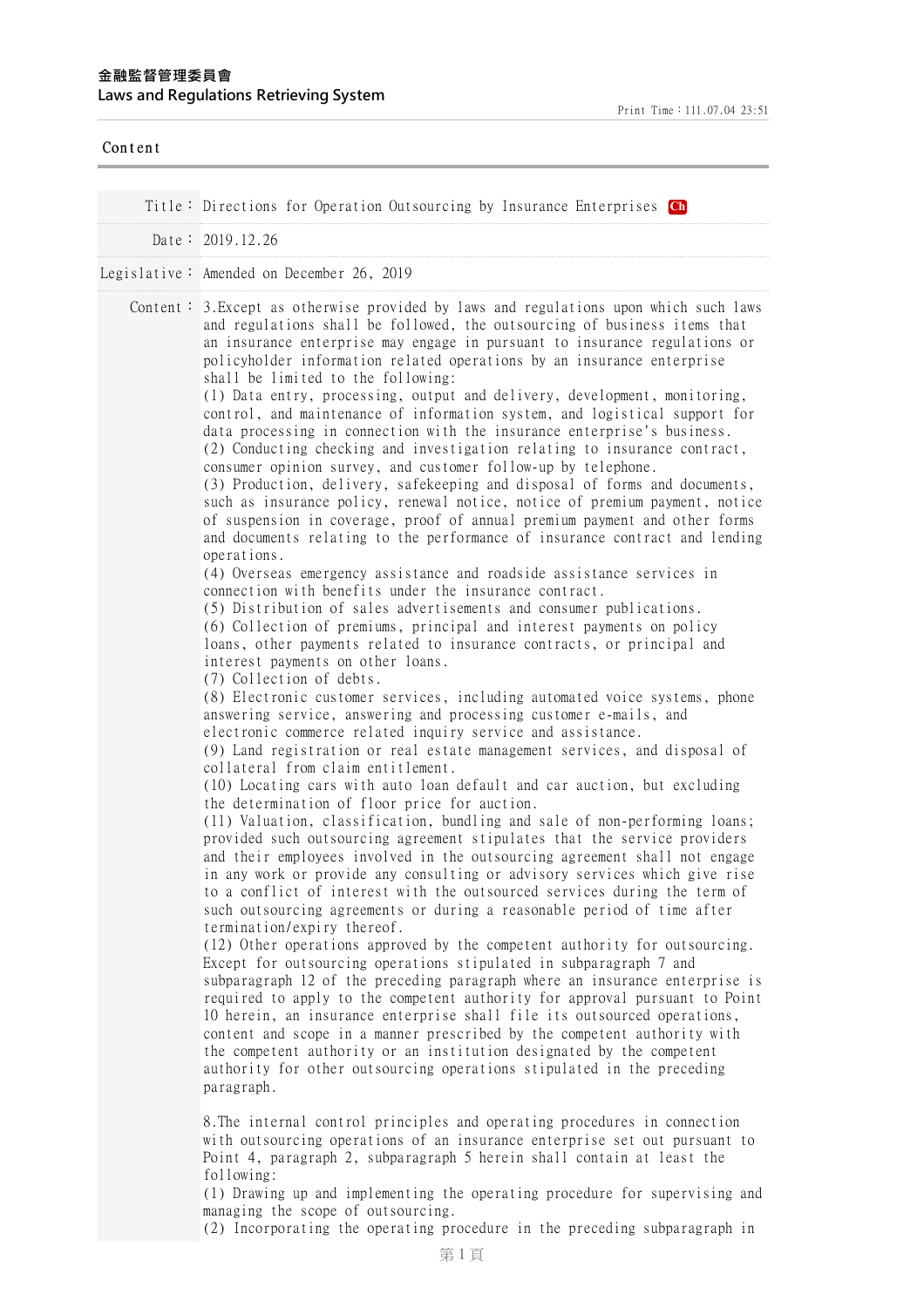the overall internal control and internal audit systems of the insurance enterprise.

(3) The outsourcing of collection of premiums, principal and interest payments on policy loans, and other payments related to insurance contracts pursuant to Point 3, paragraph 1, subparagraph 6 herein shall be carried out according to the following rules:

A. The service provider that collects automobile insurance premiums shall deliver the premium payments collected to the insurer within one month from the date of collection.

B. Insurance brokers and agents shall directly deliver the premium payments collected in accordance with Article 40, paragraph 1 of the Regulations Governing Insurance Brokers and Article 40, paragraph 1 of the Regulations Governing Insurance Agents.

C. The insurance enterprise shall follow the self-regulatory rules drawn up by the insurance association with regard to the scope of payment collection that may be outsourced and the qualifications of the service provider. (4) Supervising the establishment and implementation of internal control and internal audit system by the service provider.

(5) Other matters as required by the competent authority.

17-1 An insurance enterprise shall comply with the following rules when its outsourced operations involve cloud-based services:

(1) The insurance enterprise shall ensure proper control of operational risks and fully evaluate the risks of service provider. It shall adopt appropriate risk management and control measures to ensure the quality of outsourced operations and heed the proper diversification of operations outsourced to cloud service providers.

(2) The insurance enterprise is ultimately responsible for the supervision of cloud service providers and it should have the professional skills and resources to supervise the cloud service providers' execution of outsourced operations. If necessary, it may request professional third parties to assist in their supervision operation.

(3) The insurance enterprise shall ensure that it and the competent authority or their designated representatives have access to related information on the outsourced operations performed by cloud service providers, including the audit report of customer information and relevant systems, and the right to conduct on-site audit.

(4) The insurance enterprise may appoint an independent third party with expertise in information technology at its sole discretion or together with other insurance enterprises that outsource to the same cloud service provider to conduct audits and shall comply with the following rules: A.The insurance enterprise shall ensure that its audit scope covers important systems and control points related to the operations outsourced to the cloud service provider.

B.The insurance enterprise shall evaluate the eligibility of the third party and verify that the contents of the audit report produced by the third party are appropriate and meet the relevant international standards of information security.

C.The third party shall conduct audit based on the scope of outsourced operations and produce an audit report.

(5) Where the insurance enterprise transmits and stores customer information at the cloud service provider, it shall adopt customer data encryption, tokenization, or other effective protection measures and establish appropriate encryption and key management mechanisms.

(6) The insurance enterprise shall retain complete ownership of data outsourced to cloud service providers for processing. The insurance enterprise shall ensure that the cloud service provider does not have the right to access customer data except for the execution of outsourced operations and that the cloud service provider may not use the data for purposes outside the scope of outsourced operations.

(7) In principle, customer data outsourced to a cloud service provider shall be processed and stored within the territories of the R.O.C. If it is located outside the R.O.C. territories, the following rules shall apply: A.The insurance enterprise shall retain the right to designate the location for data processing and storage.

B.The data protection regulations in above location shall be no less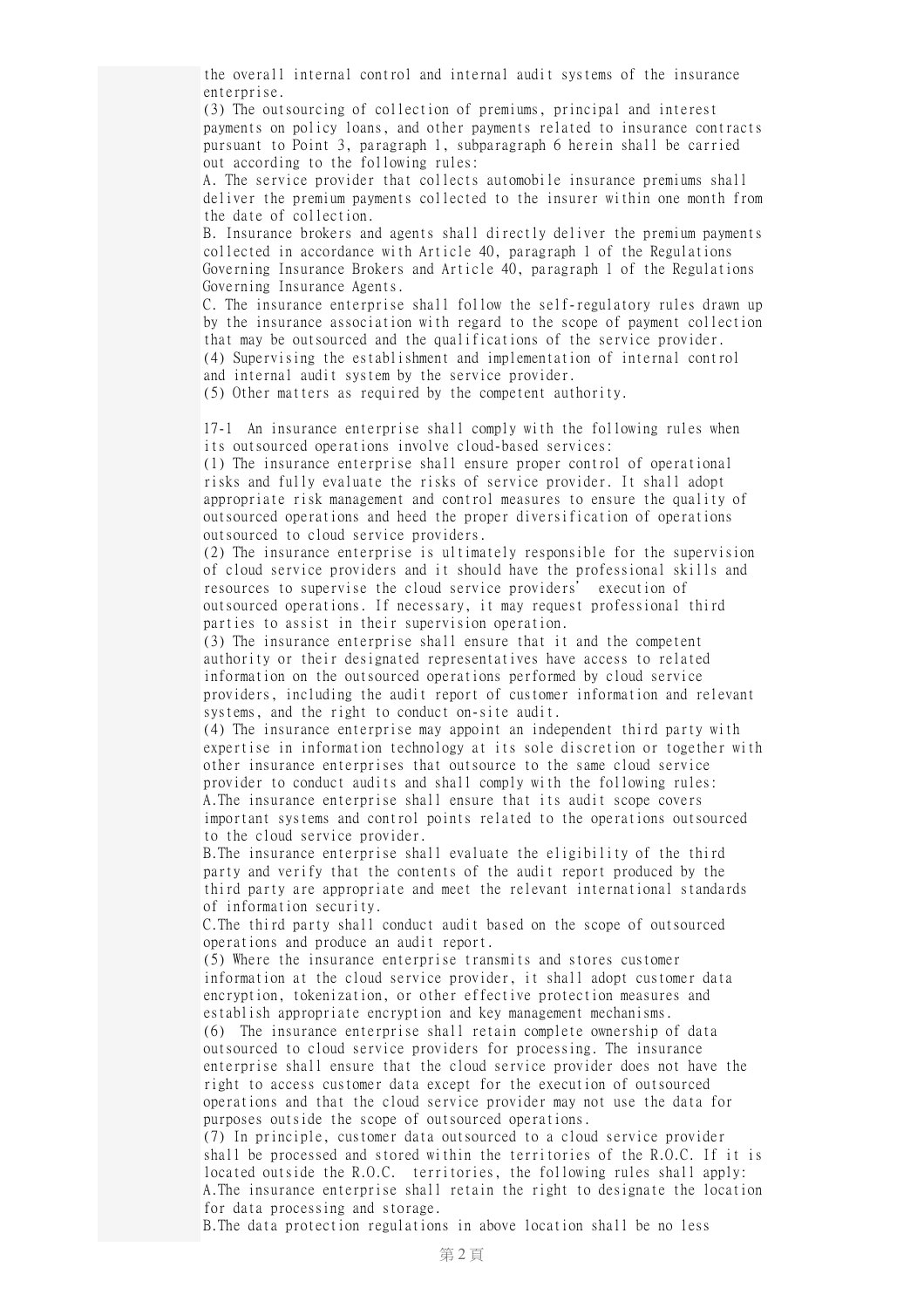stringent than the R.O.C. requirements.

C.Except with the approval of the competent authority, backups of important customer data shall be retained in the R.O.C.

(8) The insurance enterprise shall establish an appropriate emergency contingency plan to reduce the risks of service interruption due to outsourced operations. When the insurance enterprise terminates or ends the operations outsourcing, it shall ensure that the outsourced operations can be smoothly transferred to another cloud service provider or transferred back for in-house processing. It shall also ensure that the original cloud service provider deletes or destroys all retained data and retains records of the deletion or destruction.

17-2 Where an insurance enterprise outsources operations involving cloudbased services, and the outsourced operations are of material nature or the operations are outsourced to overseas service providers in accordance with Point 16 herein, it shall submit the following documents to the competent authority to apply for approval before outsourcing:

(1)Operating procedures for the internal control of outsourcing established in accordance with Point 4, paragraph 2 herein.

(2)Meeting minutes containing resolutions of the board of directors, or a letter of consent signed by an officer authorized by the head office in case of the branch of a foreign insurance enterprise in Taiwan. (3)Regulatory compliance statement.

(4)Analysis of the necessity and legality of outsourcing operations to cloud service providers, including evaluation of compliance status of the cloud service provider with respect to relevant customer data protection regulations of the R.O.C.

(5)An outsourcing plan, which should include:

A.Risk assessment and management mechanism:

a. Review of cloud service providers to ensure the reliability and legal compliance of the services provided, including analysis of business continuity, substitutability, and concentration.

b. Description of having professional skills and resources to monitor the cloud service provider's execution of outsourced operations.

B. Information security and management:

a. Description of measures taken by the insurance enterprise with regard to the encryption, tokenization, key storage, data transmission and segmentation, and ownership of data.

b. Description of management policies with regard to the location of data storage, including description of relevant local legal, political, and economic stability assessments for data processing and storage in a foreign country and description of data backup and access of data by the insurance enterprise at any time.

C. The scope and method for the insurance enterprise and the competent authority or their designated representatives to obtain information with regard to outsourced operations performed by the cloud service provider, including description of access to the audit report of customer information and relevant systems and measures to ensure the right to conduct on-site audit.

D. Emergency contingency plan and exit mechanism, including the description of how the insurance enterprise possesses sufficient resources for emergency response and exit.

Operations of material nature specified in the preceding paragraph means any of the following conditions:

(1)Where the outsourced operation cannot perform service or where there are concerns for information security, and it will have significant impact on the business operation of the insurance enterprise.

(2)Where the outsourced operation is involved in a customer data security incident, and it will have significant impact on the rights and interests of the insurance enterprise or its customers.

(3)Other situations that will have significant impact on the rights and interests of the insurance enterprise or its customers.

Where the operations outsourced by an insurance enterprise that involve cloud-based services are not of material nature as mentioned in Paragraph 1 herein or are not outsourced to an overseas service provider as described in Point 16 herein, the insurance enterprise shall submit documents